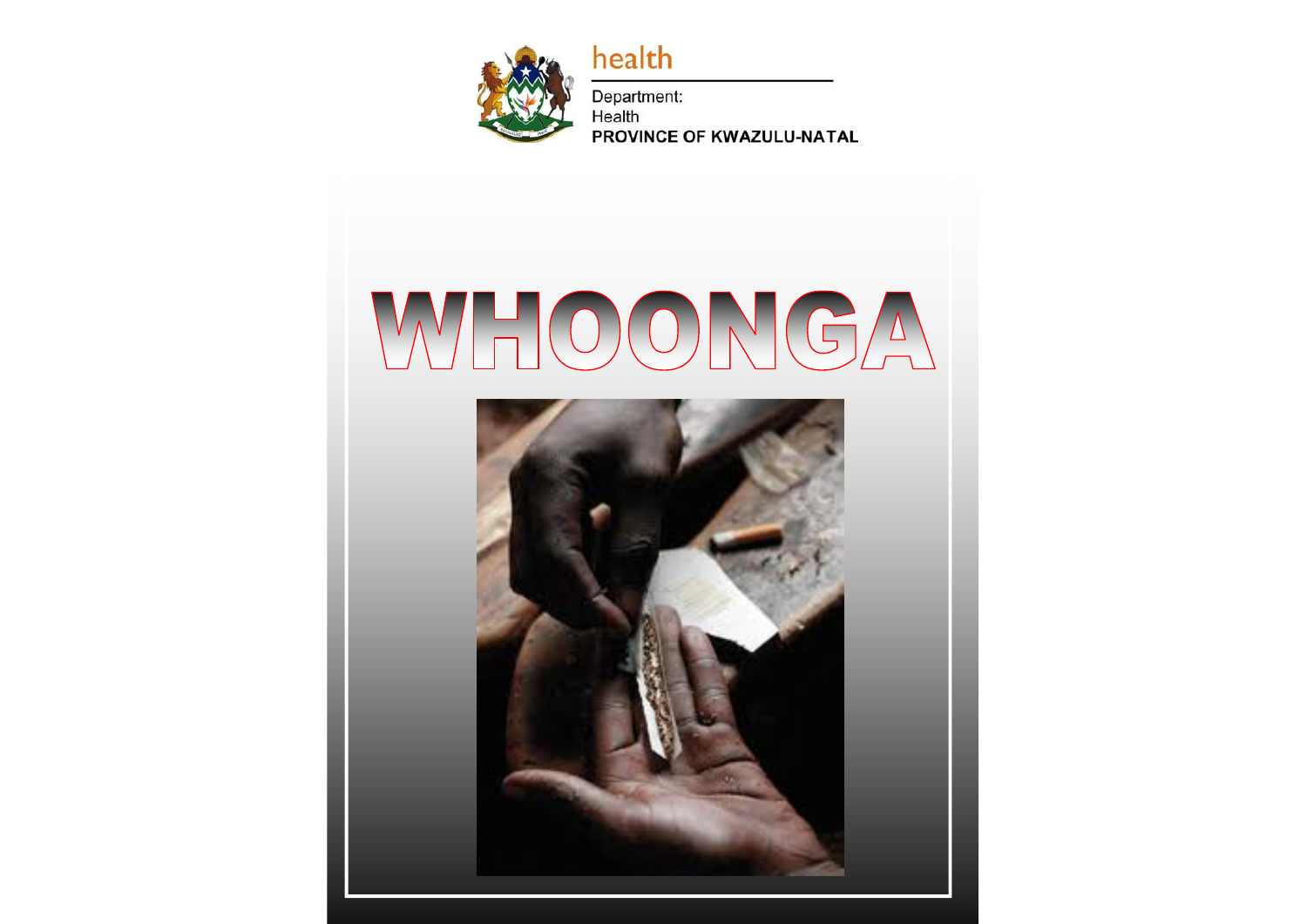# WHAT IS WHOONGA?

*Whoonga.* is sold as a powder that is usually mixed with dagga and smoked. It is predominantly sold in Umlazi, Inanda and in areas along the North and South Coast is also known by its trade name of "*Sugars"* in Chatsworth, Phoenix and Wentworth.

The drug *Whoonga* is made up of a mixture of low grade heroine and other additives like rat poison. *Whoonga* is highly addictive and a user can become addicted even after only using it once. The withdrawal symptoms of this drug are severe body pains, which include severe headaches, stomach pains and muscle spasms. This leads to users taking more of the drug because the heroin provides temporary 'relief' from the pain. Hence, users become trapped in a vicious cycle where the *Whoonga* both causes and (temporarily) 'relieves' the agonising pain.

**Demystifying Myths around ARV's -** Many believe that *Whoonga* contains anti-retroviral drugs (ARVs). This has not been conclusively proven since laboratory results have concluded that the active chemicals in W*hoonga* or "*sugars*" are low grade/residual heroine; cocaine and strychnine. If ARV's are used it is merely to bulk up the product, just like the drug dealers would use vim (household cleaners); asbestos or any other available chemical or drug.

# Frequently Asked Questions?

# **Question: What is substance abuse?**

**Answer:** Substance abuse is the use of a mood or behavior-altering substance resulting in significant impairment or distress. It includes the misuse of medications, alcohol or other illegal substances. This abuse can affect a person's physical health and personal or social functioning. Substance abuse can include regular, excessive, compulsive drinking of alcohol, and the habitual use of illegal drugs.

#### **Question: What are signs of substance abuse? Answer:**

- $\bullet$ Failure to fulfill major role obligations at work, school, or home
- $\bullet$ Repeated absences or poor work performance
- $\bullet$ Neglect of children or household
- $\bullet$ Driving an automobile or operating a machine when impaired
- $\bullet$ Arrests for substance-related disorderly conduct
- $\bullet$ Interference with sleeping or eating
- $\bullet$ Avoiding people or places
- $\bullet$ Outbreaks of temper
- $\bullet$ General changes in overall attitude
- $\bullet$ Deterioration of physical appearance and grooming
- $\bullet$ Wearing of sunglasses at inappropriate times
- $\bullet$ Continual wearing of long-sleeved garments particularly in hot weather or reluctance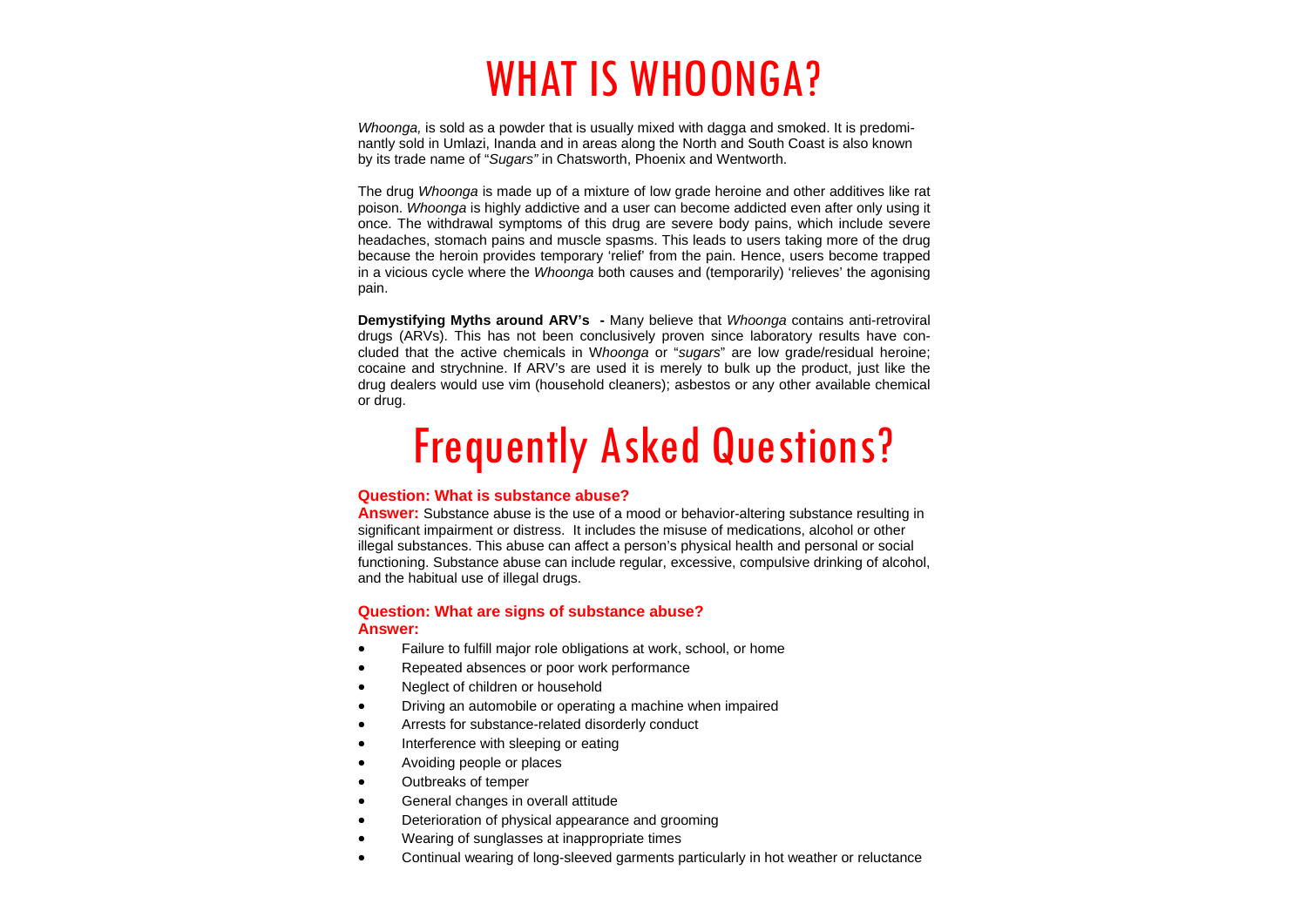to wear short sleeved attire when appropriate

- $\bullet$ Association with known substance abusers
- $\bullet$ Unusual borrowing of money from friends, co-workers or parents
- $\bullet$ Stealing small items from employer, home or school
- $\bullet$  Secretive behavior regarding actions and possessions; poorly concealed attempts to avoid attention and suspicion such as frequent trips to storage rooms, restroom, basement, etc.

# **Question: How do I find a substance abuse treatment centre in my rural area?**

**Answer:** Talk to your family doctor, your pastor, your local social welfare service agency, or your local Primary Health Clinic. In addition, there are other places to go: The Department of Social Development provides comprehensive information about drug and alcohol abuse treatment programs nearest you. The

National Hotline Call Centre for Alcohol and Drug Abuse at 0800 121314 provides accurate information about alcohol and drug abuse and offers alternatives and suggestions to anyone looking for answers and assistance. Staff is on duty 24 hours a day, 7 days a week. They provide in-depth information about court orders, family interventions, detox, treatment, rehab programs, and anything that is related to alcohol and drug abuse. Services are free of charge.

Other hotline numbers are—Alcoholics Anonymous helpline no. is 0800246432 and information about groups and meetings in your area.

Narcotics Anonymous at 083900962—There are also two national suicide prevention toll free telephone services which are available 24 hours a day. SA Depression and Anxiety group at 0800567567 and the Lifeline 0800246432.

#### **Question: Does the Department of Health assist people for substance abuse?**

**Answer:** Yes; if a person needs to know whether their use of alcohol or drugs is a problem; they can be screened at their nearest PHC clinic or if acutely intoxicated; hospitals will assist in providing detoxification services

## **Question: What can be done to discourage children from using drugs and alcohol?**

**Answer:** If there are signs that your child is using drugs, stay calm and rational and discuss your suspicions with him. He is likely to deny any knowledge of substance abuse. If you are convinced that your child is taking drugs, have him evaluated by a doctor or consult a professional counsellor. If your child is already addicted to drugs, he will need help from a trained counsellor. Drug addiction is a chronic, relapsing disease and it may require a number of attempts before your child can remain drug-free. Adult supervision is a great deterrent to substance abuse. Try to ensure that all activities your child takes part in are supervised by adults. Fill his day with absorbing extra-mural activities, such as sport, arts or music classes. Everyone can help educate children on the dangers of illegal drugs and alcohol. In particular, reducing the availability of alcohol, promoting responsible adult behavior, holding adults accountable when providing alcohol to minors, enforcing laws designed to stop drinking among children and adults, and changing social norms about what children see in their homes as well as in the media regarding drugs and alcohol, all lend a hand to this